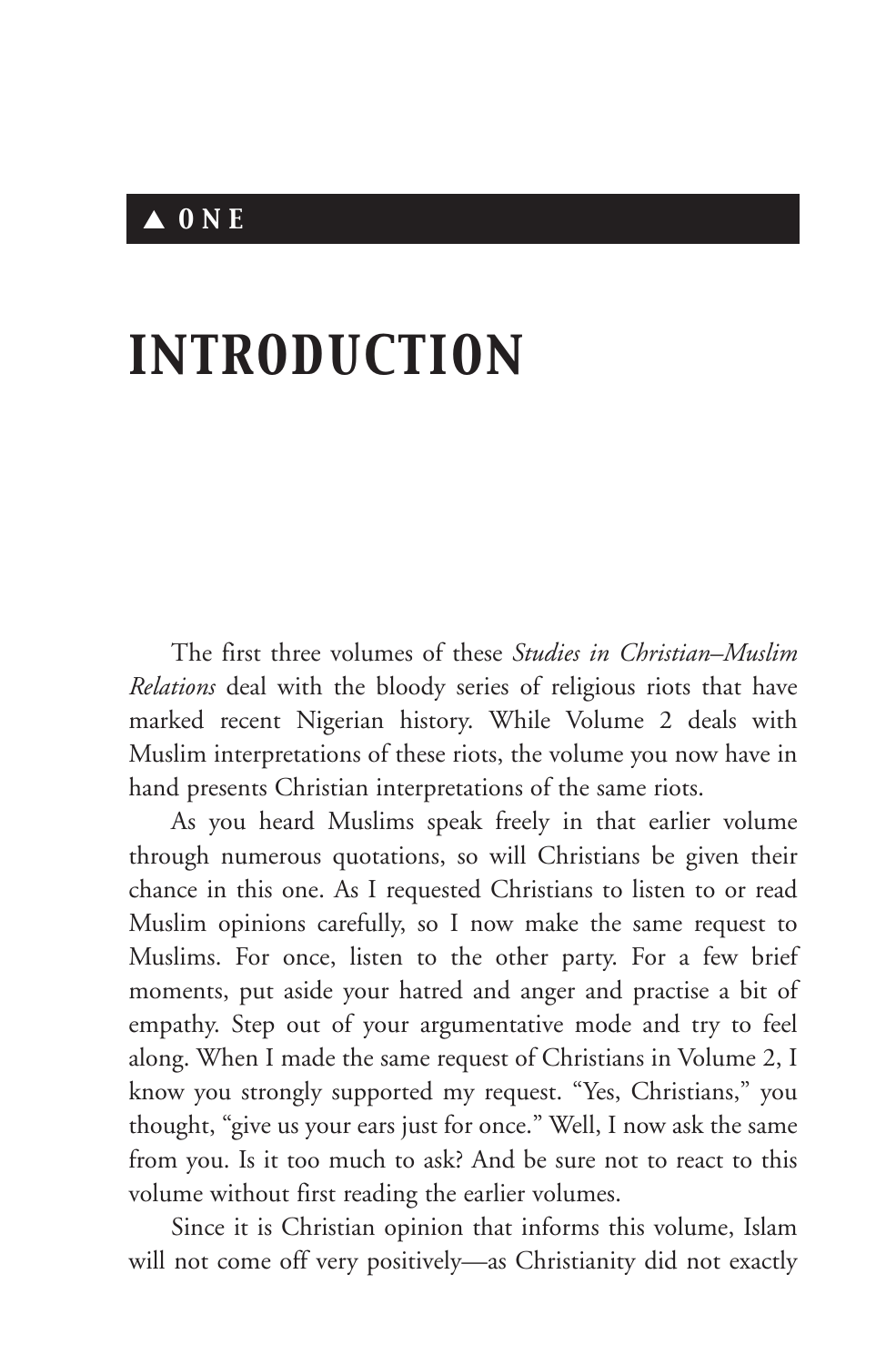shine in volume two. I want it well understood that this volume does not constitute a study of Islam. It covers only Christian opinions about Islam and that in a confrontational situation. Naturally, Islam is going to look rather negative in this context, but the same was true of Christianity in Volume 2. I want it understood that this negative picture is not the only way in which Islam can be portrayed. Unfortunately, that positive side is not reflected in the experiences and opinions of their Christian compatriots.

It will be found that Christians present several explanations which run parallel to those of Muslims as described in Volume 2. Both are frustrated. Both allege oppression by the other. Both accuse the government of supporting the other. Both demonise the other. In the past I have been tempted to dismiss both sides as immature, irresponsible and unreasonable. And perhaps that is not an altogether unfair assessment. When an individual or a group is consumed by anger, hatred and mistrust, more positive traits like maturity, responsibility and rationality are sometimes relegated to the backseat.

Of course, such situations are not unique to Nigeria or even to Christian–Muslim situations in general. I presently live in Canada, but have also spent thirteen years in the United States. Many Christians in both countries feel they are heavily under siege by a secular establishment. However, secularists similarly argue that they are under siege by Christians and that they suffer severe disadvantages for their faith,<sup>1</sup> though they do not normally think of theirs as a faith perspective. These two faiths often demonise each other in these countries as well. The secularist often fails to understand the motivation of the Christian and wonders why the latter is so unreasonable—just as Nigerian Muslims and Christians feel towards each other. So, there are some parallels. A major difference is that not much blood is shed in this battle. The battle is fought with other kinds of weapons—but it *is* a struggle, a serious one.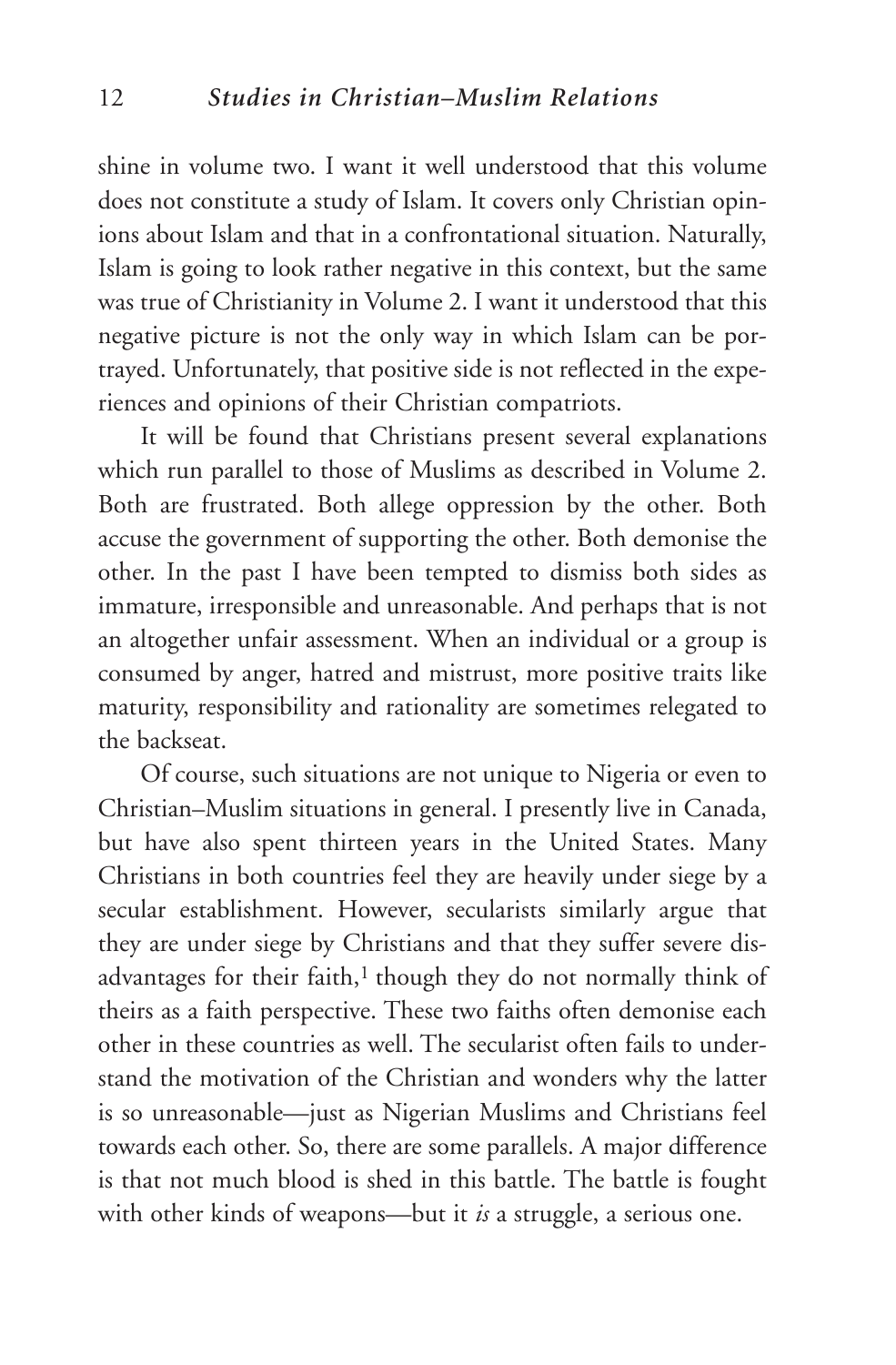### ▲ **MAJOR ACTORS** –

Before moving on to the main topic, I will introduce some of the Christians who have played prominent roles in this ongoing drama. I begin with a number of highly-placed and respected Christians who grew up in Muslim surroundings. These men have been achievers all their lives, but they all live(d) in humble circumstances, far below the level Nigerian culture would lead us to expect from them. In the Nigerian culture of flamboyance, such lifestyles speak volumes of the integrity of these men and mark them as unusual. I would like to accord these honourables the status of "Christian fathers," and in these studies will refer to them as such. No one can claim these "fathers" do not understand the Muslim community, as they have been brought up in Hausa-Fulani culture. These men also have wide government experience, so that no one can pull the wool over their eyes at that front either. Reverend Professor Dr. Ishaya Audu, especially, has been at the highest federal cabinet level. Two of them share the dubious honour of having been political prisoners. These are true insiders.

*Professor Ishaya Audu*, a medical doctor as well as a clergyman, is a former Vice Chancellor of Ahmadu Bello University (ABU), the only Christian to have held that position in this Muslim stronghold. He was toppled in the Gowon coup but later rose to become Minister of External Affairs. In addition to these high positions, he has also experienced the worst as a political prisoner. He is soft-spoken and highly revered by Christians. Since his return to private life, he is frequently called upon to assume leadership responsibilities. I personally served under him in his capacity as Chairman of the Christian Health Association. In the Nigerian context of "strong-man culture" and given the prestigious positions he has held, the simplicity of the health clinic he runs in a poor section of Samaru, near Zaria, is nothing short of amazing. A major concern of his is the freedom and welfare of Hausa, Fulani and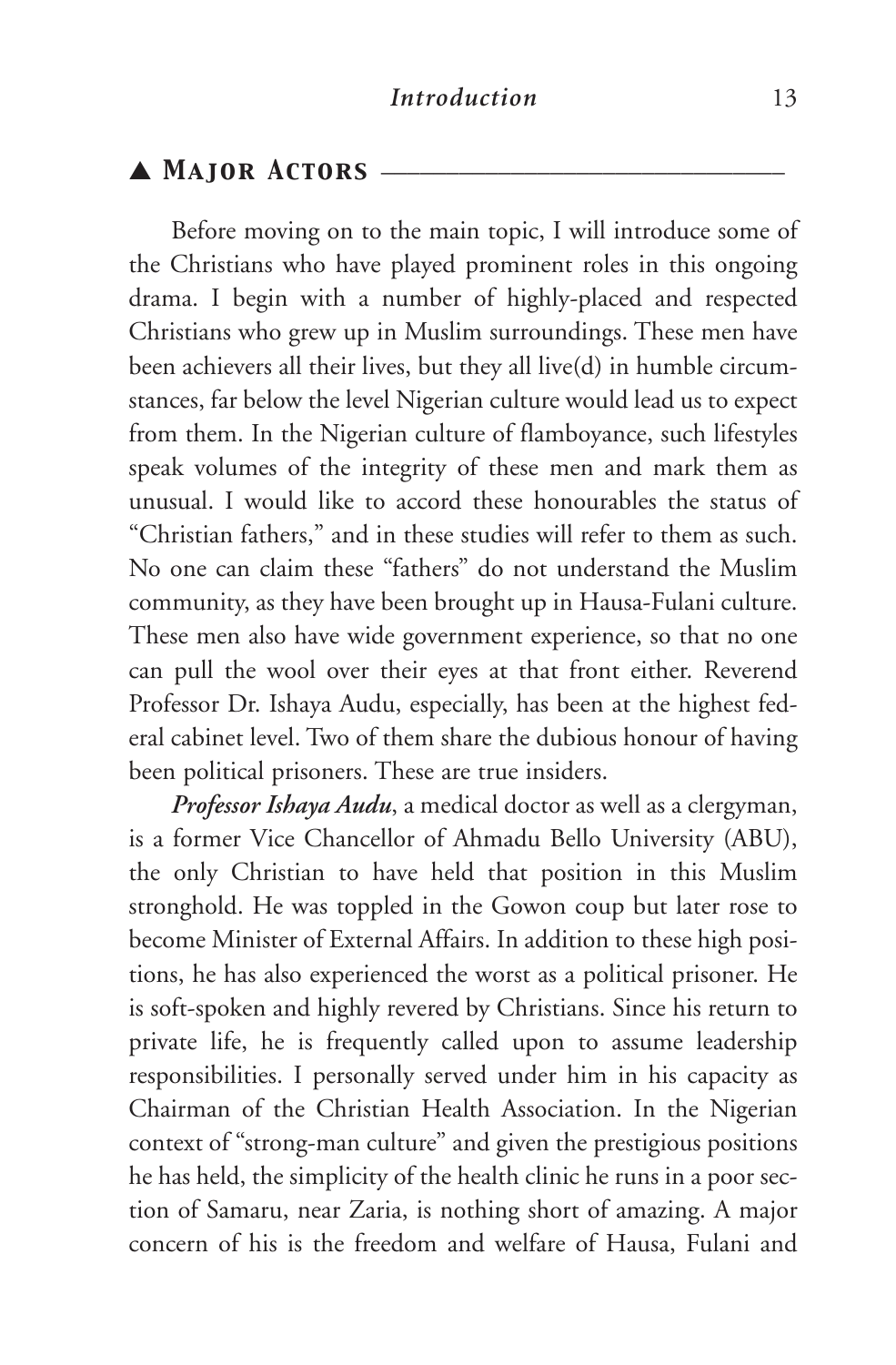Kanuri Christians. His gentle manner of speech sometimes hides the force of what he is really saying so that one has at times to read between the lines.

Like Ishaya Audu, *Dr. Christopher Abashiya* is a Christian with a Muslim-Fulani background and with government and civil service experience as well as a high reputation. His government positions have included university administration, Kaduna State commissioner, and that state's Chairman of Health Management Board, while he also served as special advisor to Governor Lar of Plateau State.2

At one time he presented himself as a presidential aspirant, not so much because he actually aspired to that position but because, as he explained to me, he wanted to experience the inside of politics at that level. He found it sadly wanting and discovered he had no taste for it. In addition he has held various prestigious positions in his church, ECWA. In contrast to Ishaya Audu, he is blunt and direct in his utterances. He openly declares what can only be read between Audu's lines. In this respect he is more like Jolly Tanko Yusuf, whom we will meet in the next paragraph. Abashiya was a member of the Kaduna state government committee investigating the Kaduna 1987 fracas as a representative of Christian interests. Apart from their modes of expression, Audu and Abashiya sound like identical twins. Their background being what it is, a student of the situation cannot afford to ignore their views.

*Jolly Tanko Yusuf,* the third personality, was brought up in a grassroots Muslim family in Takum, Taraba State, where his father was among the leading Muslims. Attendance at a school operated by the Sudan United Mission led to his conversion to Christ. In due time he began working with Christian Reformed missionary Ray Browneye, who, when Yusuf showed political interests, encouraged him to follow his inclinations and serve the Lord in that sphere. Yusuf did well there.

As the years went by, he held various prominent positions. During colonial days, he was member of the Northern House of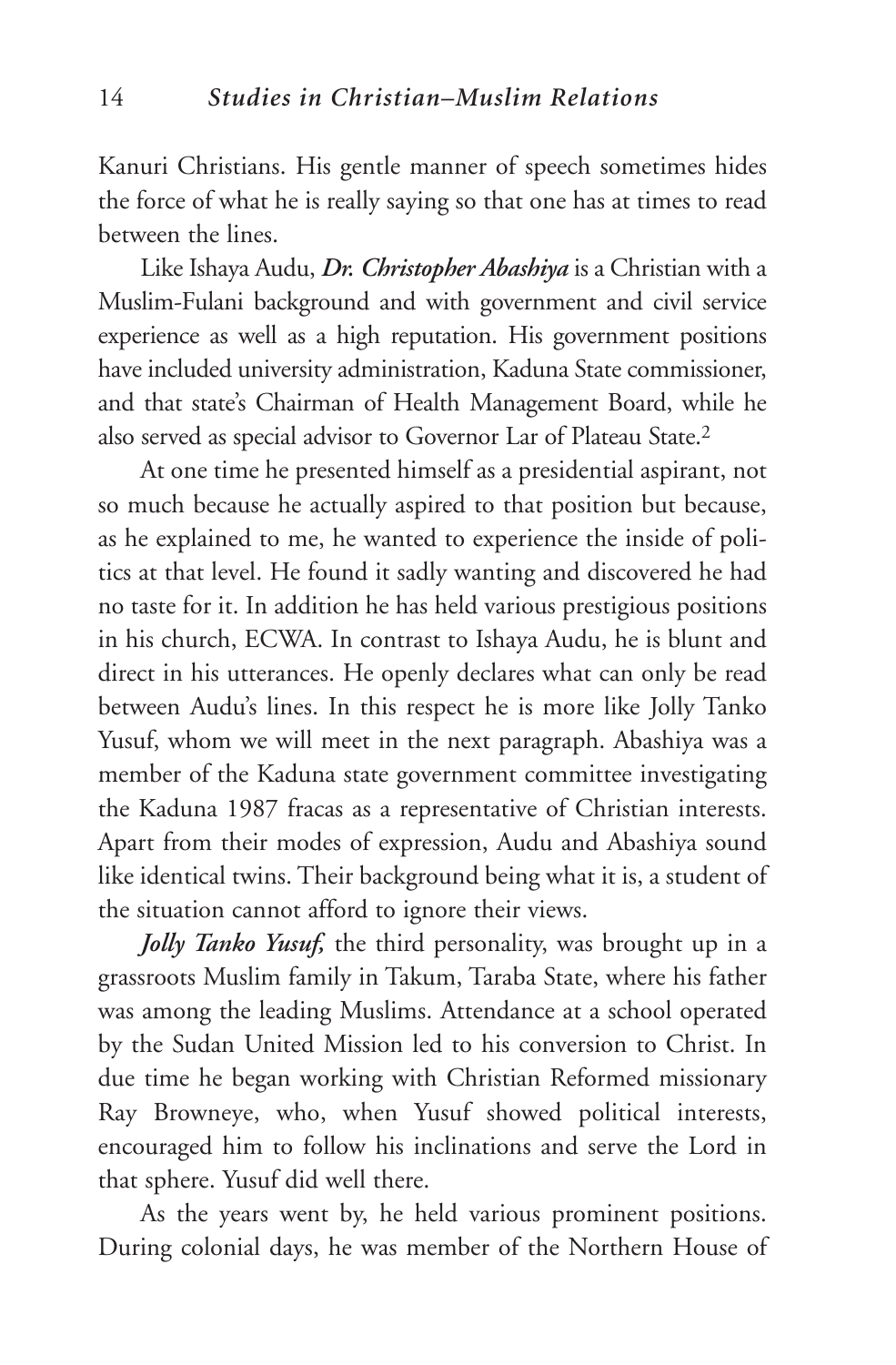#### *Introduction* 15

Assembly and became a Deputy Minister. After independence, he was given various international ambassadorial assignments that took him, among others, to Germany, China, North Vietnam, Korea and Sierra Leone, a career that earned him his life-long title of "Ambassador." Yusuf's autobiography, as well as the stories he told me personally, clearly show how he had frequent dealings with Sir Ahmadu Bello, Sardauna or Sultan of Sokoto, the leader of the North. He knew the Sardauna well and was thus in touch with the Muslim nerve centre.

Later in life, upon his return from foreign assignments, Yusuf became prominent in the Christian Association of Nigeria (CAN). During this period he had frequent access to the Head of State to whom he would interpret the Christian stand on current affairs. As a CAN leader, he also endured the indignity of imprisonment subsequent to a failed coup in which he was accused of having a hand. He succumbed to cancer in the year 2000.

The *Honourable Haruna Dandaura* comes out of the Hausa–Muslim culture of Kano city. There he rose to become the Chief of *Sabon Gari*, the large non-native section of Kano City that is full of Christians, southerners and their churches, schools, hospitals, shops—in short, of cosmopolitan Nigerian culture. He joined the police, reached the rank of Inspector and ended up teaching legal subjects in police colleges. He later was appointed judge in various courts around the North. He was the first judge in all of Nigeria in the Customary Court of Appeal system. Subsequent to his first retirement the federal government appointed him Chief Commissioner of the Federal Public Complaints Commission, an indication of his high reputation. Still later, in spite of his age, he moved on to become Chairman of the Code of Conduct Bureau. In terms of our topic, Dandaura was preoccupied with peace between the two religions and, though often rebuffed by leaders of both, struggled heroically for dialogue. Indeed, he is an apostle for peace even today at his advanced age.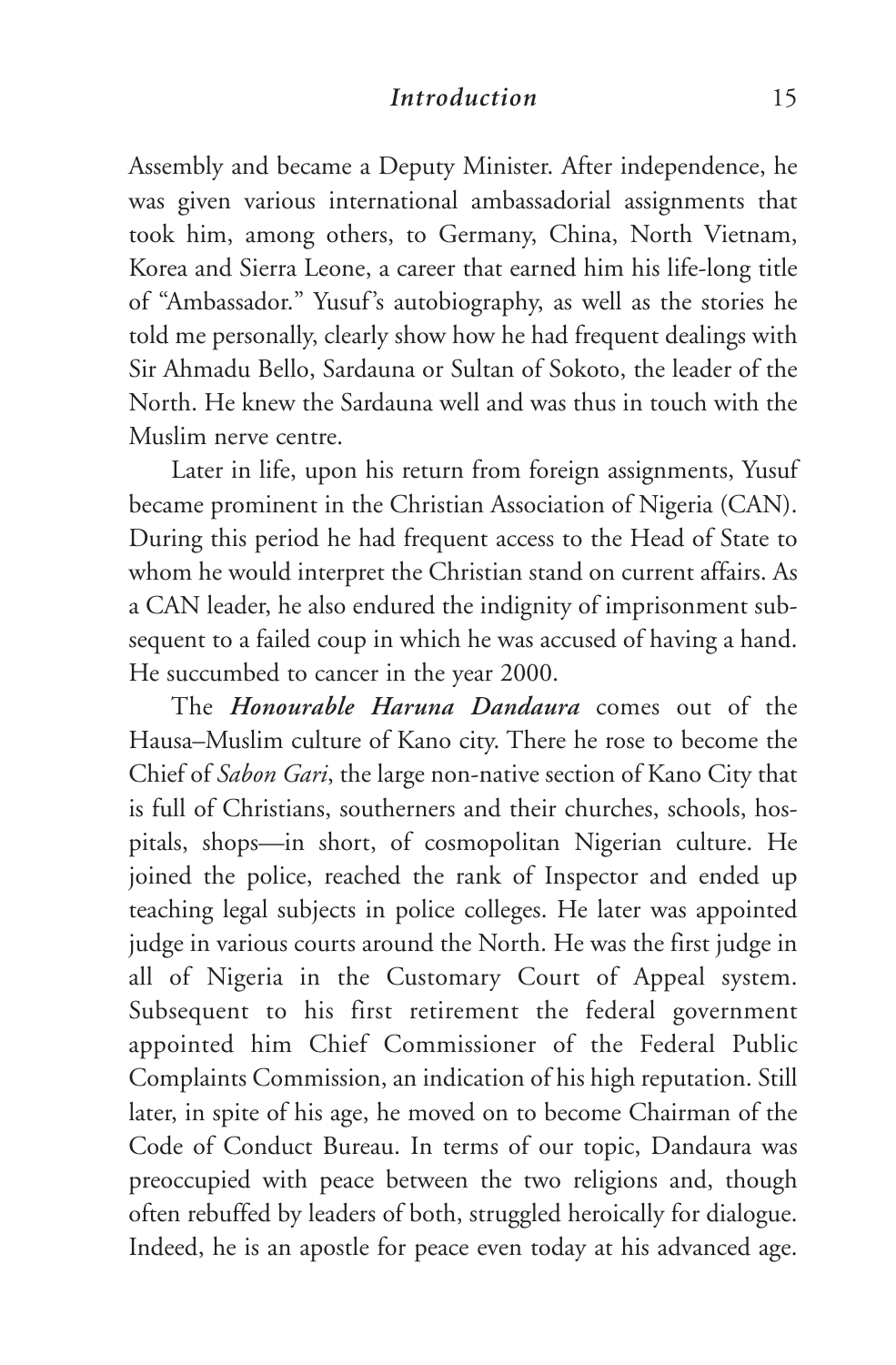He loves to write on Christian–Muslim issues, but has difficulty financing the publication of his writings—a telling commentary on his unusual integrity as a public servant.<sup>3</sup>

Then there is the *Reverend Wilson Sabiya* from the Lutheran Church of Christ in Nigeria with its headquarters in Numan. In distinction from the "fathers," he was neither brought up in a Muslim environment, nor did he serve in government, except indirectly as a university lecturer. He confined himself largely to church positions both denominational and ecumenical, especially in Tarayyar Ekklisiyoyin Kristi a Nijeriya (TEKAN). He was also a leading figure in CAN and did much to arouse the Christian community with respect to the Muslim challenges that arose from the original Constituent Assembly in the 1970s. He provided aggressive leadership for Christians in Gongola/Adamawa State.4

Being a decade younger than the fathers and not having served in government, Sabiya is in a class by himself. It is unfortunate that, due to ill health, this hero of faith has had to withdraw from public life.

Along with Wilson, we honour *A. W. Machunga* and the late *Jabanni Mambula,* both former general secretaries of TEKAN, and the other leaders of TEKAN who were/are the administrators and leaders of the various TEKAN denominations. All of these have stood firm at the frontiers.

The above seven warriors are by no means the only ones of interest to us. There is also an interesting "gang" of three younger men, all, like Abashiya, from Southern Zaria. There is *Dr Yusufu Turaki*, former general secretary of Evangelical Churches of West Africa (ECWA), a one-time member of the CAN national Executive Committee, holder of a doctorate in social ethics from the University of Boston. There is a fellow ECWA member, *Yohanna Madaki*, former military governor of Gongola State who dared take on the Muslim establishment personified by the Emir of Mubi. This challenge led to his early retirement. He now runs a law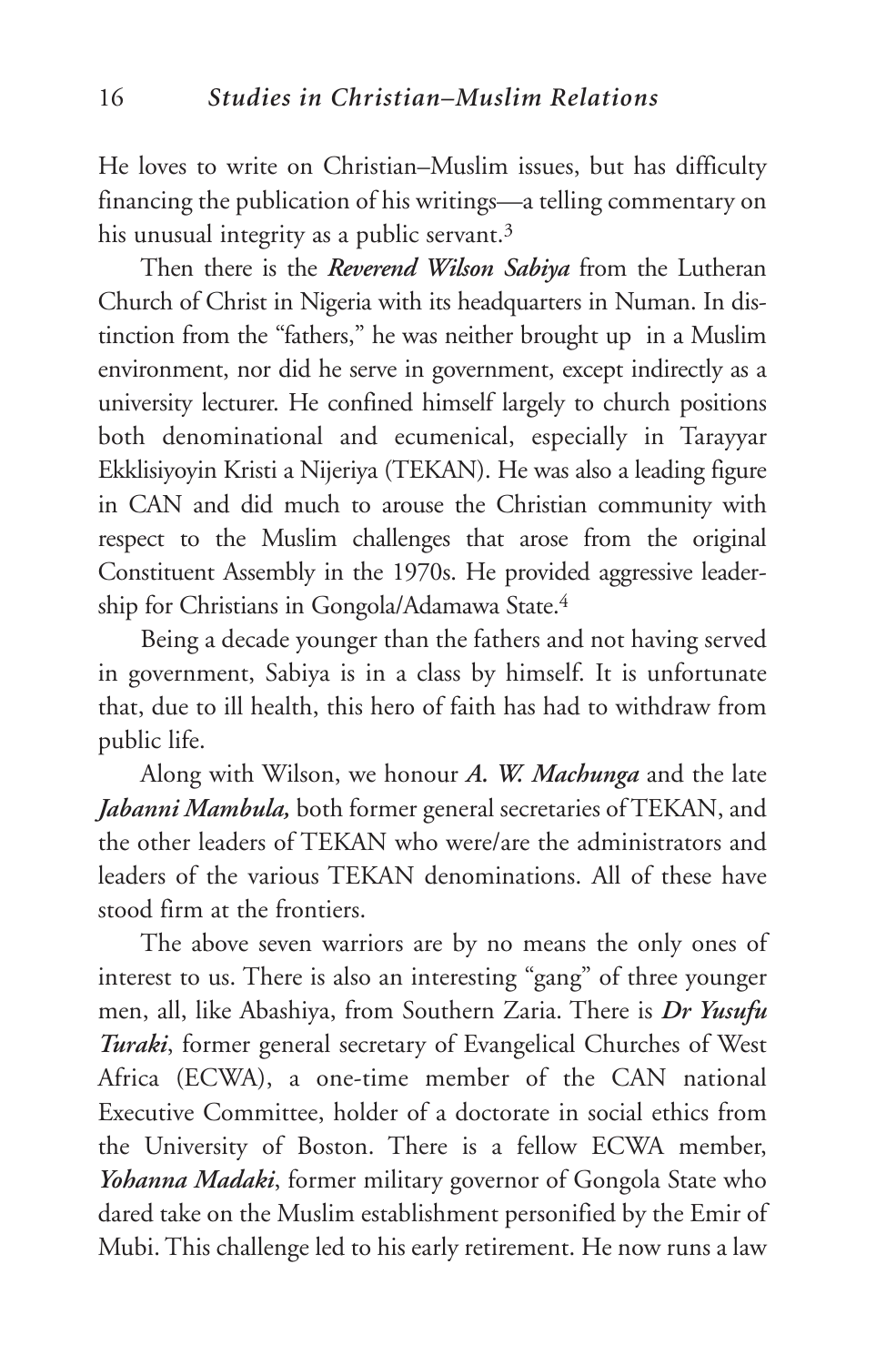#### *Introduction* 17

practice in Kaduna and represents the legal interests of various victims of alleged Muslim oppression, including the Sayawa Christian community. Then we have the indefatigable *Father Dr. Matthew Hassan Kukah*, the famous writer and acknowledged defender of the Christian viewpoint, especially, though not exclusively, that of the Roman Catholic hierarchy. All of these gentlemen, with the exception of Machunga, will crop up during the course of this monograph. Their influence goes far beyond the writings that are adduced in these pages; they are active participants behind the scenes in ways only their own people will fully appreciate.

Of course, there are many more heroes who have resisted Muslim aggression. There is a host of CAN personalities at every level from local to national chairman. We will meet them throughout these volumes. Some of them have worked hard as leaders, while others are members "on the ground." A prime example of the first is Victor Musa, an ECWA warrior—former general secretary of ECWA, pastor of the main ECWA church in Kano and active member of CAN at every level. During his Kano days, he was one of the two Christians who were appointed to the state's commission to report on the 1982 riot and produced the minority Christian report. Unfortunately, we will not meet him much in these pages for the simple reason that he has not published much and, for some unexplainable reason, is not quoted much, either.

One voice that is conspicuous by its silence is that of the former Head of State Yakubu Gowon from Wusasa, son of an Anglican evangelist. While his brother Daniel, a village chief, features in these pages and even rates an appendix, the name of this retired general and head of state hardly appears except in the negative in connection with the confiscation of Christian institutions by his administration.5 He is also said to be the one to have taken Nigeria into the Organisation of Islamic Conference (OIC) as observer.6

Some are calling into question his puzzling chairmanship of the Northern Elders' Forum, a largely Muslim body that some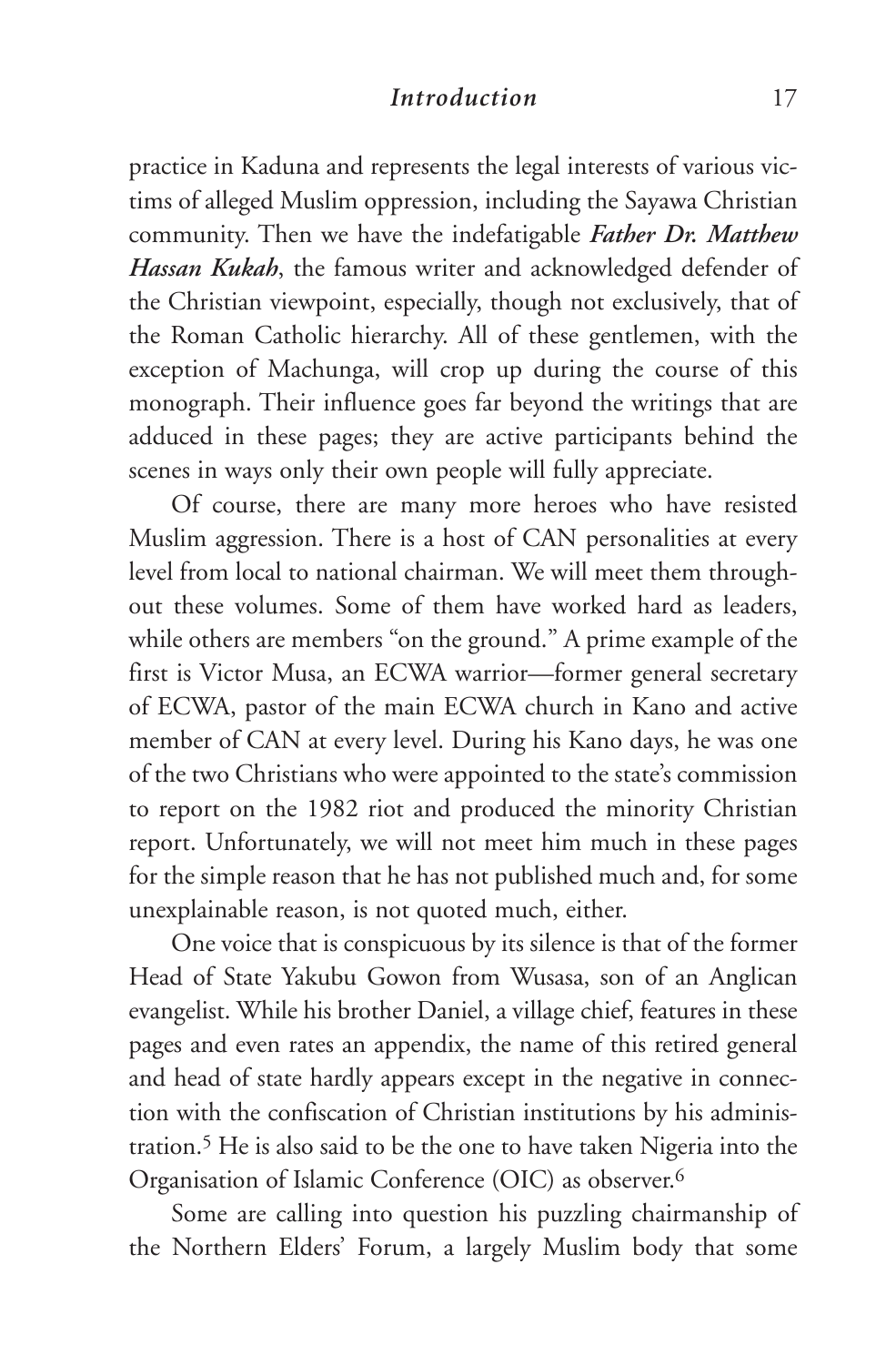regard as representing feudal Northern Muslim interests. Though I have met this man and appreciate his gentle ambience and humility, what he says or does behind the scenes is not accessible to me. Thus, he hardly features in these pages—a strange silence for the most prominent Christian son of the northern soil, if not soul.7

# ▲ *Format Details* \_\_\_\_\_\_\_\_\_\_\_\_\_\_\_\_\_\_\_\_\_\_\_\_\_\_\_\_\_\_

As to the characteristics and aims of both this series and this particular volume, I encourage you strongly to read the Introduction to the entire series in Volume 1 as well as its shorter equivalent in Volume 2. This volume stands in the tradition established there and assumes you have read its predecessors.

I do want to repeat a promise I made of a Companion CD volume.8 In addition to these monographs, that companion volume will include hard-to-locate materials such as Nigerian Muslim poetry and communiqués from both sides. Some of these are already published but difficult to get your hands on. Others will be unpublished documents such as conference papers, reports, memoranda, declarations and letters from both Christian and Muslim sources, mostly in English, but some in the Hausa language. As I get hold of other interesting materials on Islam and Muslims, these will be added as well. This CD should greatly enhance the research value of this entire project and perhaps raise it to the level of a reader in Christian–Muslim relations.

As in the previous monograph, I again remind you that, while English is Nigeria's official language, some of the quotations are from people for whom English is their third language. I will take the liberty to smoothe out the roughest spots to protect the reputation the authors enjoy with readers who have never been challenged to write in a language other than their own. Unusual as some of the English may be, these quotations come from a people among whom even so-called "illiterates" often know half a dozen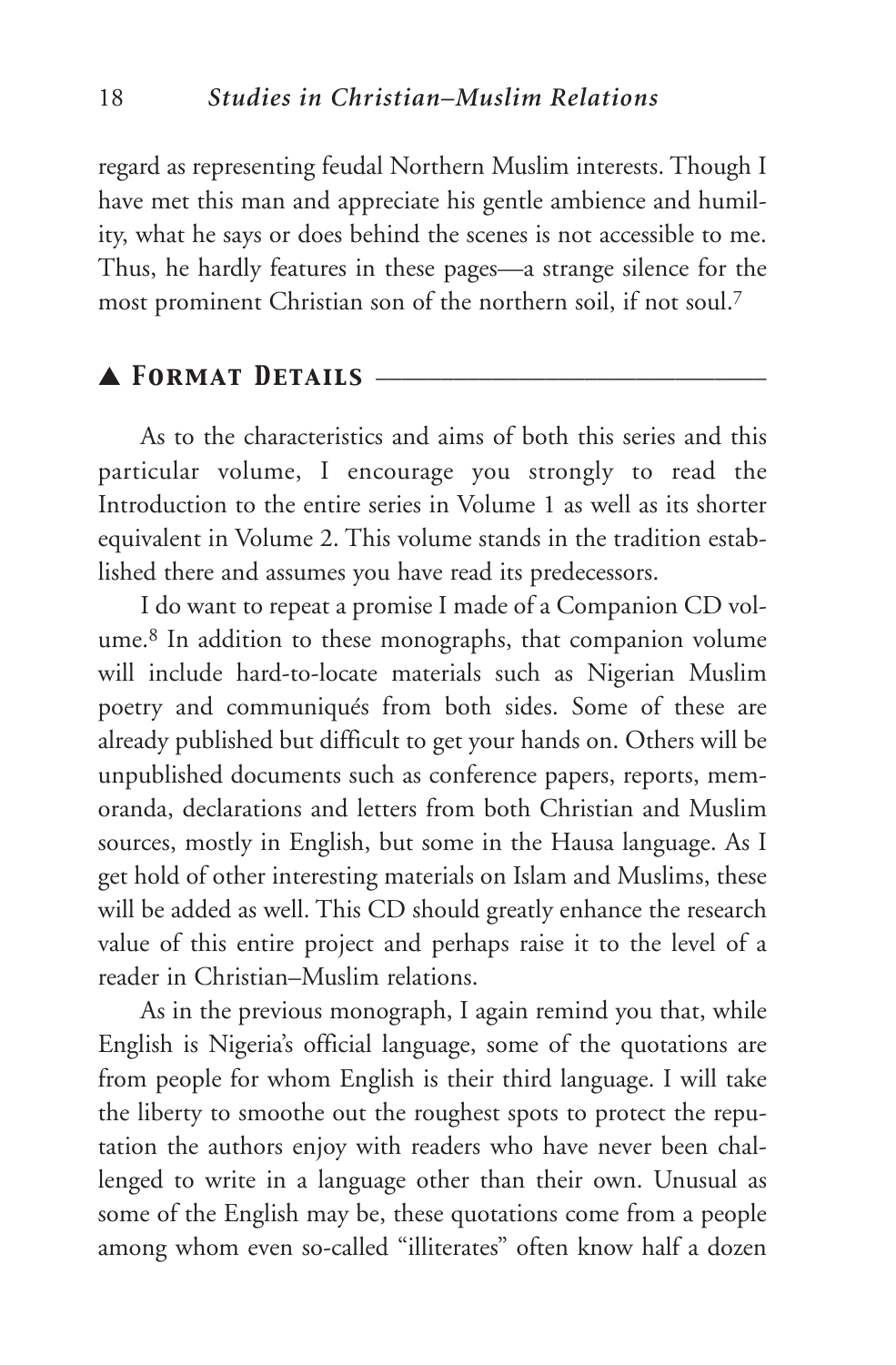#### *Introduction* 19

languages and who readily switch between them throughout the day. That is an accomplishment of which few native English speakers can boast.

My method of documentation is slightly unusual. While most references in the text will have their endnotes, often they will be very minimal, since complete information can always be found in the bibliography. In some cases there is no need for an endnote at all, since, again, you can find the relevant information in the bibliography.

There are some organizational tensions I have not been able to solve to my own satisfaction. You will notice that I discuss some issues under headings of personal names and sometimes the same issues re-appear under topical headings. This tension results from my desire to acquaint you with both personalities and issues, but I have not found a way of joining these two in a fully satisfactory logical arrangement.

In addition, Christian writings, like those of their Muslim counterparts, often are not carefully organised so that they freely mix topics and pile up accusations and problems without end or logical arrangement. Emotion often replaces logic, at least, Western logic. As a result, it sometimes becomes almost impossible to systematically use quotes from them, according to the specific topic at hand, without chopping them up into bits and pieces that then lose some of their coherence. Here we have yet another reason that the same issues sometimes appear under different headings. One can argue that these organizational problems reflect the organizational problems of Nigeria itself. Messiness begets messiness. The purpose of most of this series is not first of all to argue so much as to acquaint you with the issues at hand. If I accomplish this, I will be satisfied, even if the logic of the arrangement leaves something to be desired.

Welcome to the near-chaos that is Nigeria.